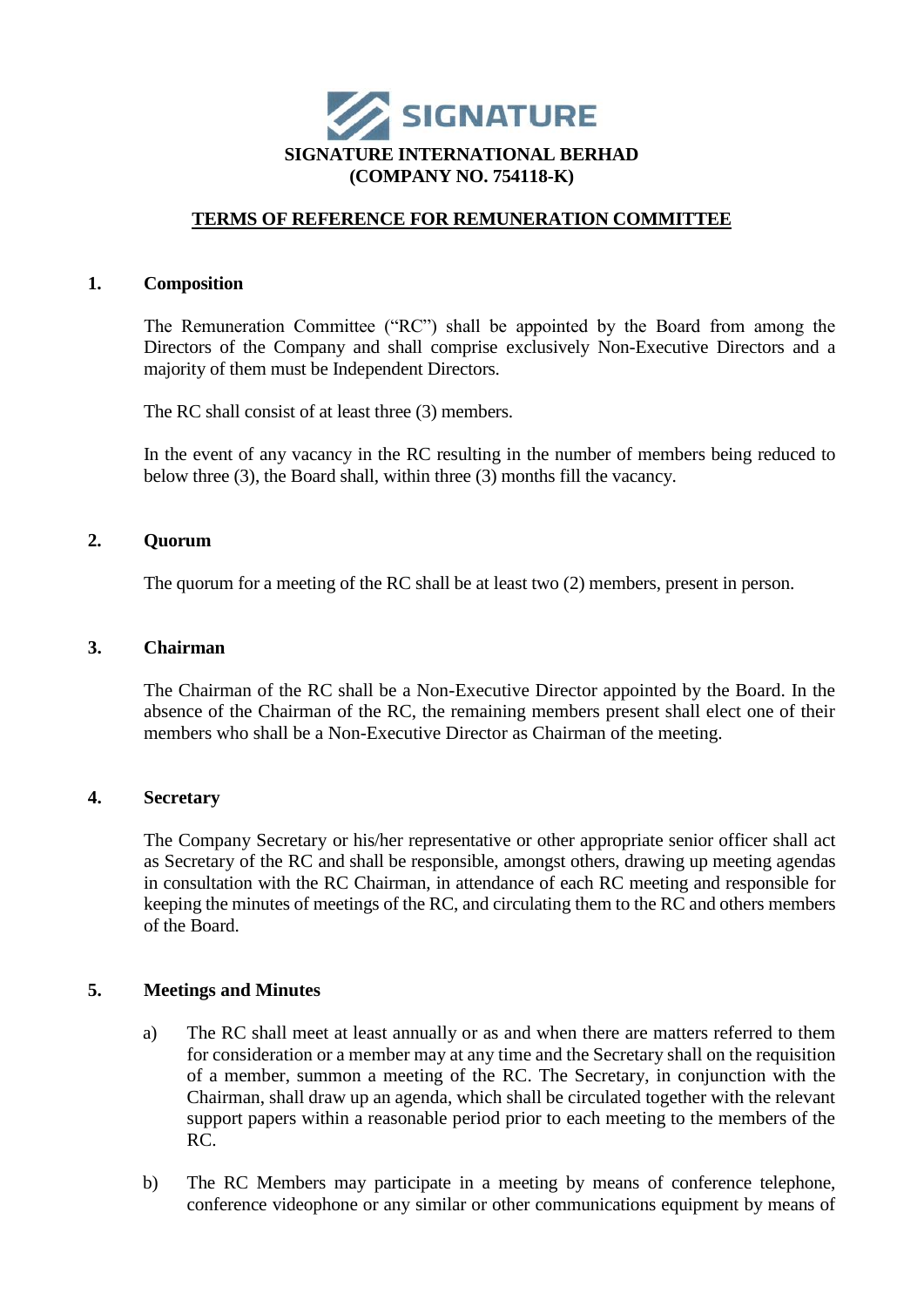#### **SIGNATURE INTERNATIONAL BERHAD (COMPANY NO. 754118-K)**

## **TERMS OF REFERENCE FOR REMUNERATION COMMITTEE**

which all persons participating in the meeting can hear each other. Such participation in a meeting shall constitute presence in person at such meeting.

- c) If issues shall be resolved through circular resolution, a circular resolution in writing, stating the reason(s) to arrive at a recommendation or resolution, signed by ALL members for the time being entitled to receive notice of and to attend a RC meeting shall be as valid and effective as if it had been passed at a meeting duly convened and constituted. Any such document, may be accepted as sufficiently signed by a RC member if transmitted to the Company by telex, telegram, cable, facsimile or other electrical or digital written message purporting to include a signature of a RC member.
- d) Minutes of each meeting shall be circulated to RC members and presented to the Board. The minutes shall be kept at the registered office of the Company under the custody of the Secretary of the Company and shall be open for inspection by the Board. Any request by Management or other persons to inspect the minutes shall be subject to the approval of the RC.
- e) Issues discussed and actions recommended by the RC shall be presented and reported to the Board for decision.
- f) The Group Managing Director, Group Executive Director and other management personnel, external professional advisers or whoever deemed necessary may be present in any meeting upon the invitation of the RC.

# **6. Functions**

The RC shall discharge the following duties and responsibilities and report the same to the Board:

a) to establish a formal and transparent procedure for developing policy on the remuneration of the Group Managing Director, the Group Executive Director and Senior Management.

In determining such policy, the RC shall take into account all factors which it deems necessary including relevant legal and regulatory requirements. The objective of remuneration policy is to attract, retain and motivate executive management of the quality required to run the Company successfully without paying more than necessary, having regard to the views of shareholders and other stakeholders. The remuneration policy should at all times be in alignment with the Company's long term strategic goals.

- b) to recommend to the Board the remuneration packages including performance related pay schemes for the Group Managing Director, Group Executive Director and Senior Management.
- c) to recommend to the Board the remuneration packages of Non-Executive Directors, including Non-Executive Chairman.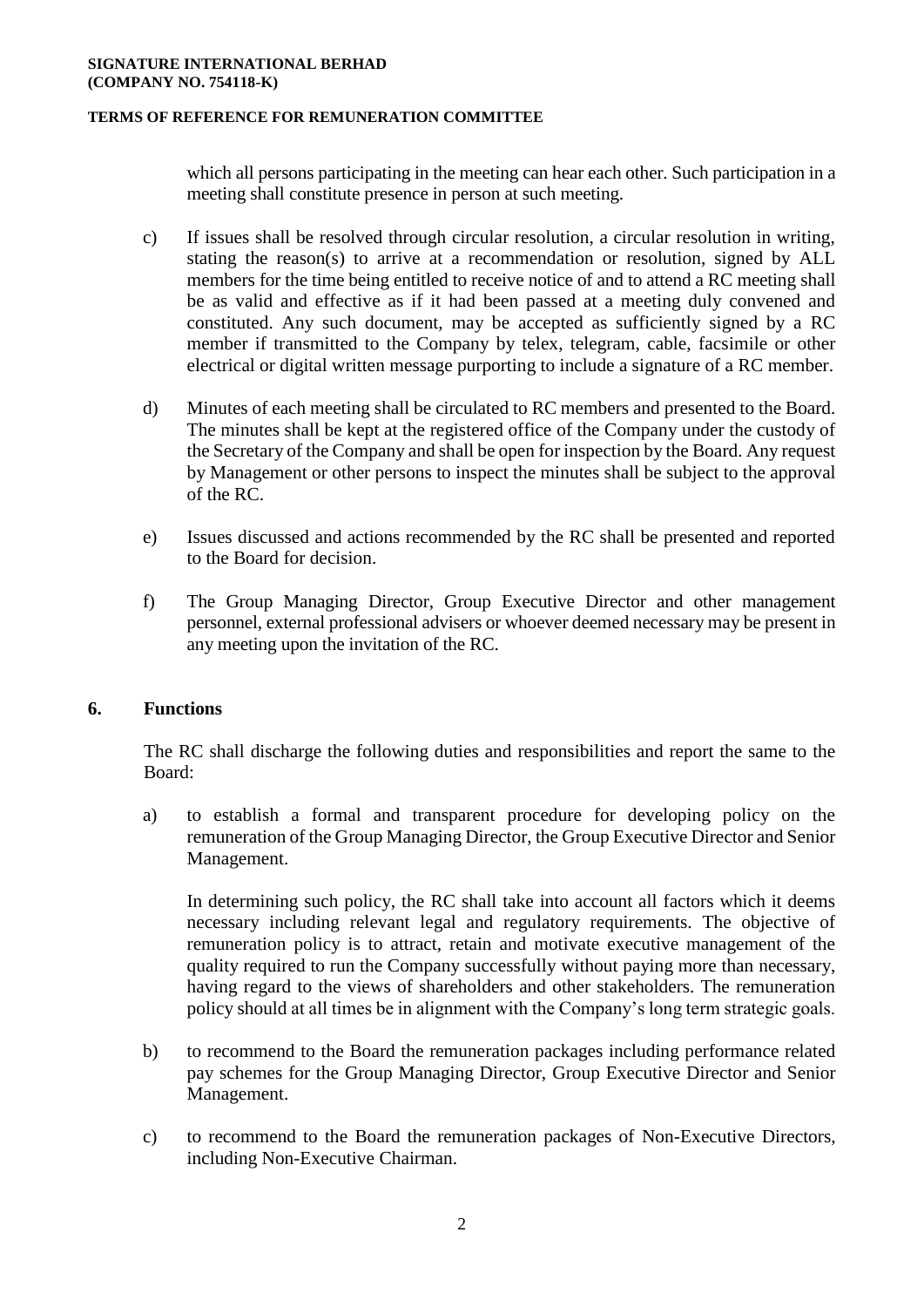#### **SIGNATURE INTERNATIONAL BERHAD (COMPANY NO. 754118-K)**

### **TERMS OF REFERENCE FOR REMUNERATION COMMITTEE**

- d) to recommend to the Board the remuneration packages/allowances of members of the Board's committees.
- e) to ensure that the remuneration packages are determined on the basis of the Directors' and Senior Management's merit, qualification and competence, having regard to the Company's operating results, individual performance and comparable market statistics.

The detailed remuneration of each Director should be disclosed in the Annual Report on a named basis.

- f) to review the Group Managing Director, Group Executive Director and Senior Management's service and employment contracts.
- g) to review and report such other matters as may be delegated by the Board from time to time.
- h) to review the fees of the Directors and any benefits payable to the Directors including any compensation for loss of employment of director or former director.

Pursuant to Section 230 of the Companies Act 2016, the fees of the Directors and any benefits payable to the Directors including any compensation for loss of employment of director or former director of the Company shall be approved at a general meeting.

When carrying out these functions, the RC shall ensure that the remuneration of the Group Managing Director, Group Executive Director and Senior Management are aligned with the business strategy and long-term objectives of the Group while the remuneration of other Board members reflects the Board's responsibilities, expertise and complexity of the Group's activities. All Directors should play no part in decisions on their own remuneration and shall abstain from discussion their own remuneration.

# **7. Annual General Meeting**

The Chairman of the Committee should attend the Annual General Meeting to answer any shareholder questions on the Committee's activities.

# **8. Reporting Responsibilities**

The Chairman of the Committee shall report to the Board on its proceedings after each meeting on all matters with its duties and responsibilities.

The Committee shall make whatever recommendation to the Board it deems appropriate or any area within its remit where action or improvement is needed.

## **9. Access to Advice**